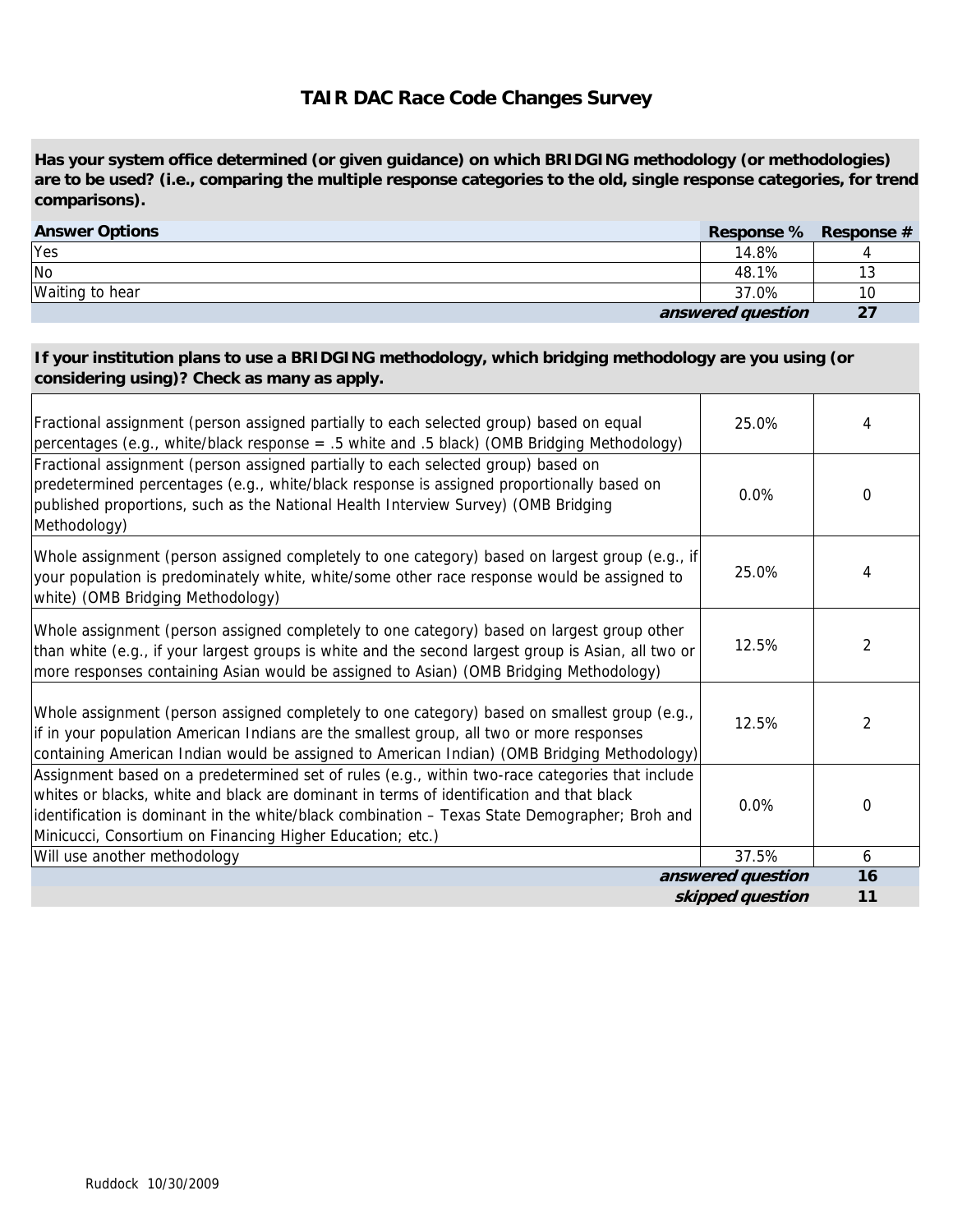**Has your system office determined (or given guidance) on a format (or formats) for how data are to be PRESENTED (other than the federally mandated reporting format)?** 

| <b>Yes</b>                  | 18.5%             |     |
|-----------------------------|-------------------|-----|
| $\overline{\phantom{a}}$ No | 48.1%             | ں ו |
| Waiting to hear             | 33.3%             |     |
|                             | answered question | 27  |

**Although there is a format mandated for reporting data to the federal government, institutions can report data to other entities in other formats. What reporting format(s) does your institution plan to use to present multiple response data? Check as many as apply.**

| Will use federally mandated format only (two or more races)                                                                                                                         | 75.0%             | 15 |
|-------------------------------------------------------------------------------------------------------------------------------------------------------------------------------------|-------------------|----|
| Will present all 64 categories                                                                                                                                                      | $0.0\%$           | 0  |
| Will allow for duplicated headcount, i.e., more than 100% (e.g., number of students identifying<br>themselves as white, number of students identifying themselves as black, etc.)   | 25.0%             | 5  |
| Will present proportions adding up to 100% [fractional assignment (person assigned partially to<br>each selected group) based on equal percentages or on predetermined percentages] | $10.0\%$          |    |
| Will present two or more combinations that represent some fraction of the total (e.g.,<br>white/black if at least 5%, Hispanic/Asian if at least 2%, etc.)                          | 5.0%              |    |
| Will use another format                                                                                                                                                             | 10.0%             | 2  |
|                                                                                                                                                                                     | answered question | 20 |
|                                                                                                                                                                                     | skipped question  |    |

**If you are using a reporting format other than the federally mandated format, will you use the Hispanic trumping rule?**

|          | skipped question  |    |
|----------|-------------------|----|
|          | answered question | 22 |
| Not sure | 50.0%             |    |
| No       | 18.2%             |    |
| Yes      | 31.8%             |    |